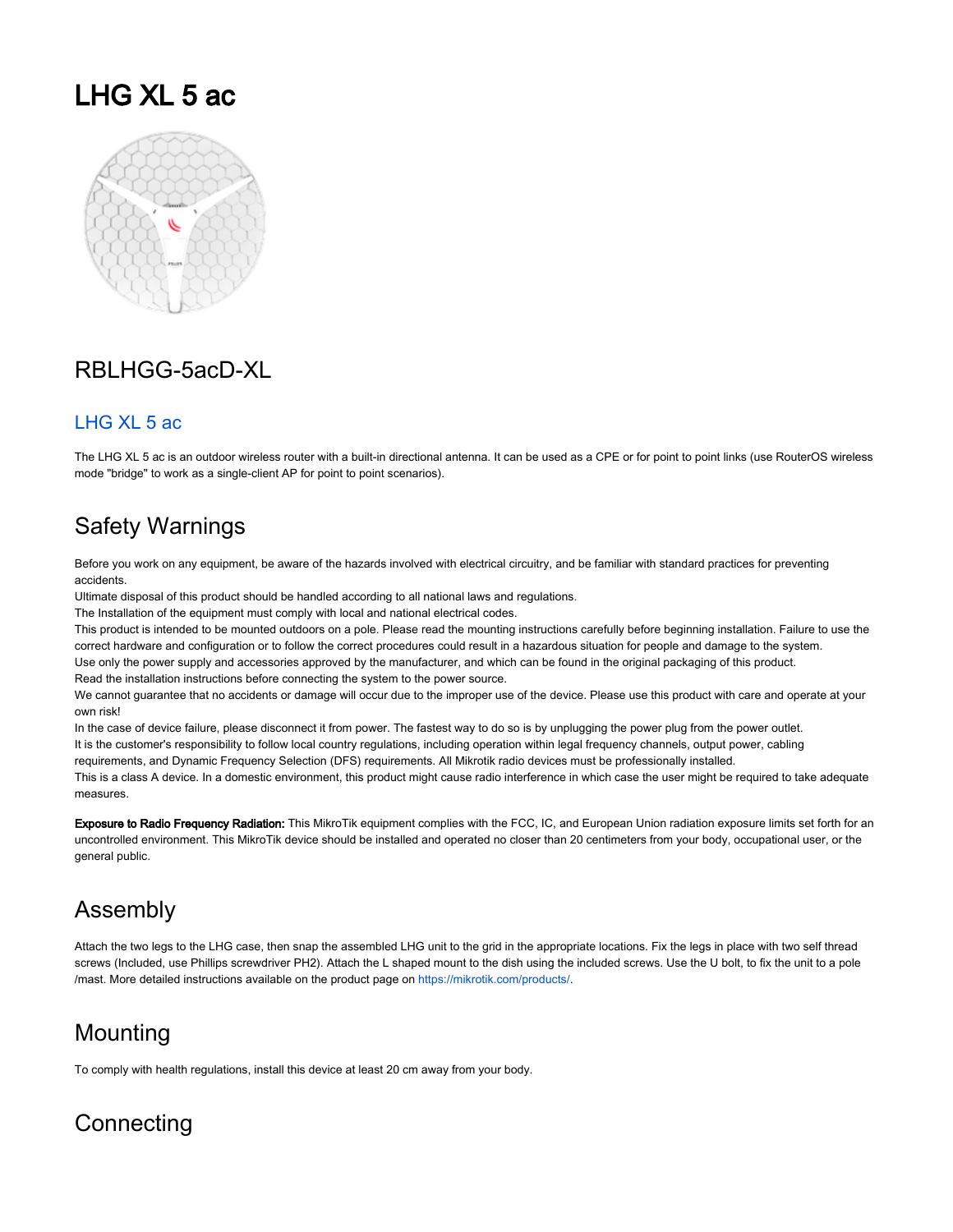- 1. Open the ethernet door to connect an ethernet cable to the ethernet port, connect the other end of the ethernet cable to the included PoE injector.
- 2. Plug the PoE injector into your network switch or ISP internet outlet.
- 3. Plug the included power supply into the PoE injector to start up the device.
- 4. Set LAN computer IP configuration to *automatic* (DHCP).
- 5. The default IP address of the unit is 192.168.88.1, open this address in your web browser to start the configuration. The username is admin and there is no password. Please set the country in the screen that loads, to follow local regulations. Also set wireless and device passwords, and, when connected to a network, choose "Check for updates" to make sure your device is up to date.
- 6. Choose your country, to apply country regulation settings.

The device is preconfigured as a wireless client and all you need to do is select the AP to connect to and set a device password. You can do this in the QuickSet tab that is opened by default. We recommend clicking the "Check for updates" button and updating your RouterOS software to the latest version to ensure the best performance and stability.

In case the IP connection is not available, Winbox can be used to connect to the MAC address of the device.

In case you wish to boot the device from the network, for example, to use MikroTik Netinstall, hold the RESET button of the device when starting it, until the LED light turns off, then the device will start to look for Netinstall servers. More information about using RouterOS and connecting to this device in our documentation:<https://mt.lv/help>

## Powering

The device accepts powering only from Passive PoE injectors.

## Extension slots and ports

- One Ethernet port, supporting automatic cross/straight cable correction (Auto MDI/X), so you can use either straight or cross-over cables for connecting to other network devices.
- One SFP port.
- One integrated wireless device with a built-in grid antenna.

# Buttons and jumpers

The reset button has three functions:

- Hold this button during boot time until LED light starts flashing, release the button to reset RouterOS configuration (total 5 seconds).
- Keep holding for 5 more seconds, LED turns solid, release now to turn on CAPs mode (total 10 seconds).
- Or keep holding the button for 5 more seconds until LED turns off, then release it to make the RouterBOARD look for Netinstall servers (total 15 seconds).

Regardless of the above option used, the system will load the backup RouterBOOT loader if the button is pressed before power is applied to the device. Useful for RouterBOOT debugging and recovery.

## Operating system support

The device supports RouterOS software with the version number at or above what is indicated in the RouterOS menu /system resource. Other operating systems have not been tested.

To avoid pollution of the environment, please separate the device from household waste and dispose of it in a safe manner, such as in Δ designated waste disposal sites. Familiarize yourself with the procedures for the proper transportation of the equipment to the designated disposal sites in your area.

## Federal Communication Commission Interference Statement

Model FCC ID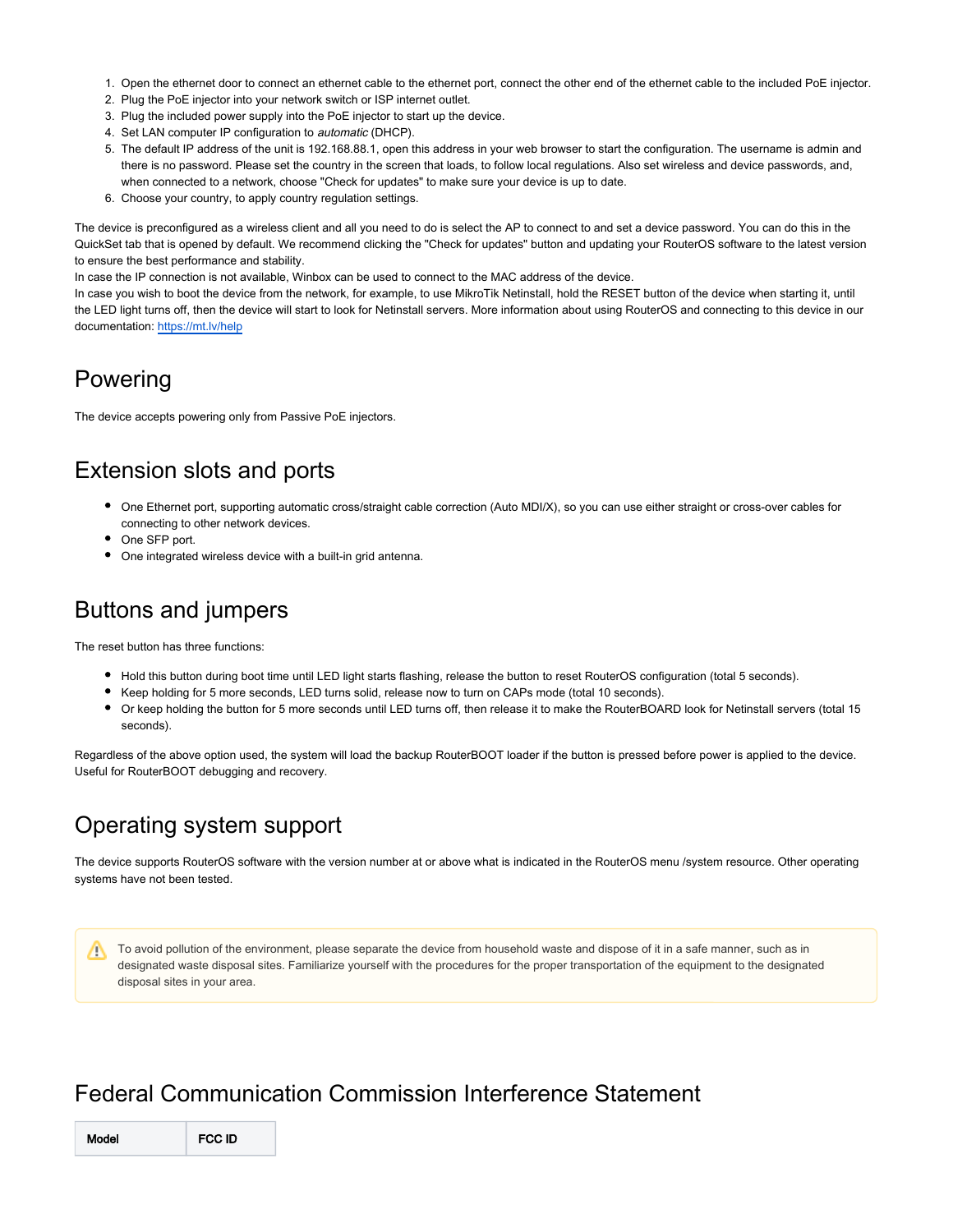#### RBLHGG-5acD-XL TV7LHG5ACD

This equipment has been tested and found to comply with the limits for a Class A digital device, pursuant to Part 15 of the FCC Rules. These limits are designed to provide reasonable protection against harmful interference in a commercial installation.



This equipment generates, uses, and can radiate radio frequency energy and, if not installed and used in accordance with the instruction manual, may cause harmful interference to radio communications. Operation of this equipment in a residential area is likely to cause harmful interference in which case the user will be required to correct the interference at his own expense.

FCC Caution: Any changes or modifications not expressly approved by the party responsible for compliance could void the user's authority to operate this equipment.

This device complies with Part 15 of the FCC Rules. Operation is subject to the following two conditions: (1) This device may not cause harmful interference, and (2) this device must accept any interference received, including interference that may cause undesired operation. This device and its antenna must not be co-located or operation in conjunction with any other antenna or transmitter.

#### IMPORTANT: Exposure to Radio Frequency Radiation.

This equipment complies with the FCC RF radiation exposure limits set forth for an uncontrolled environment. This equipment should be installed and operated with a minimum distance of 20 cm between the radiator and any part of your body.

This enclosed device complies with 47CFR paragraph 15 C of the FCC rules and regulations. Operation is subject to the following two conditions: (1) this device may not cause harmful interference, and (2) this device must accept any interference received, including interference that may cause undesired operation.

## Innovation, Science and Economic Development Canada

| Model                        | ю |
|------------------------------|---|
| RBLHGG-5acD-XL 7442A-LHG5ACD |   |

This device complies with Industry Canada licence-exempt RSS standard(s). Operation is subject to the following two conditions: (1) this device may not cause interference, and (2) this device must accept any interference, including interference that may cause undesired operation of the device. Le présent appareil est conforme aux CNR d'Industrie Canada applicables aux appareils radio exempts de licence. L'exploitation est autorisée aux deux conditions suivantes: (1) l'appareil ne doit pas produire de brouillage, et (2) l'utilisateur de l'appareil doit accepter tout brouillage radioélectrique subi, même si le brouillage est susceptible d'en compromettre le fonctionnement.

This Class A digital apparatus complies with Canadian ICES-003.

Cet appareil numérique de la classe [A] est conforme à la norme NMB-003 du Canada.

CAN ICES-003 (A) / NMB-003 (A)

#### IMPORTANT: Exposure to Radio Frequency Radiation.

This equipment complies with the IC radiation exposure limits set forth for an uncontrolled environment. This equipment should be installed and operated with a minimum distance of 20 cm between the radiator and any part of your body.

## UKCA marking

# **UK**  $\overline{\mathsf{C}}$ A

## Eurasian Conformity Mark

| Частотный каналы | Мощность передатчика |
|------------------|----------------------|
| 5650-5850 MFu    | ≤10 Вт               |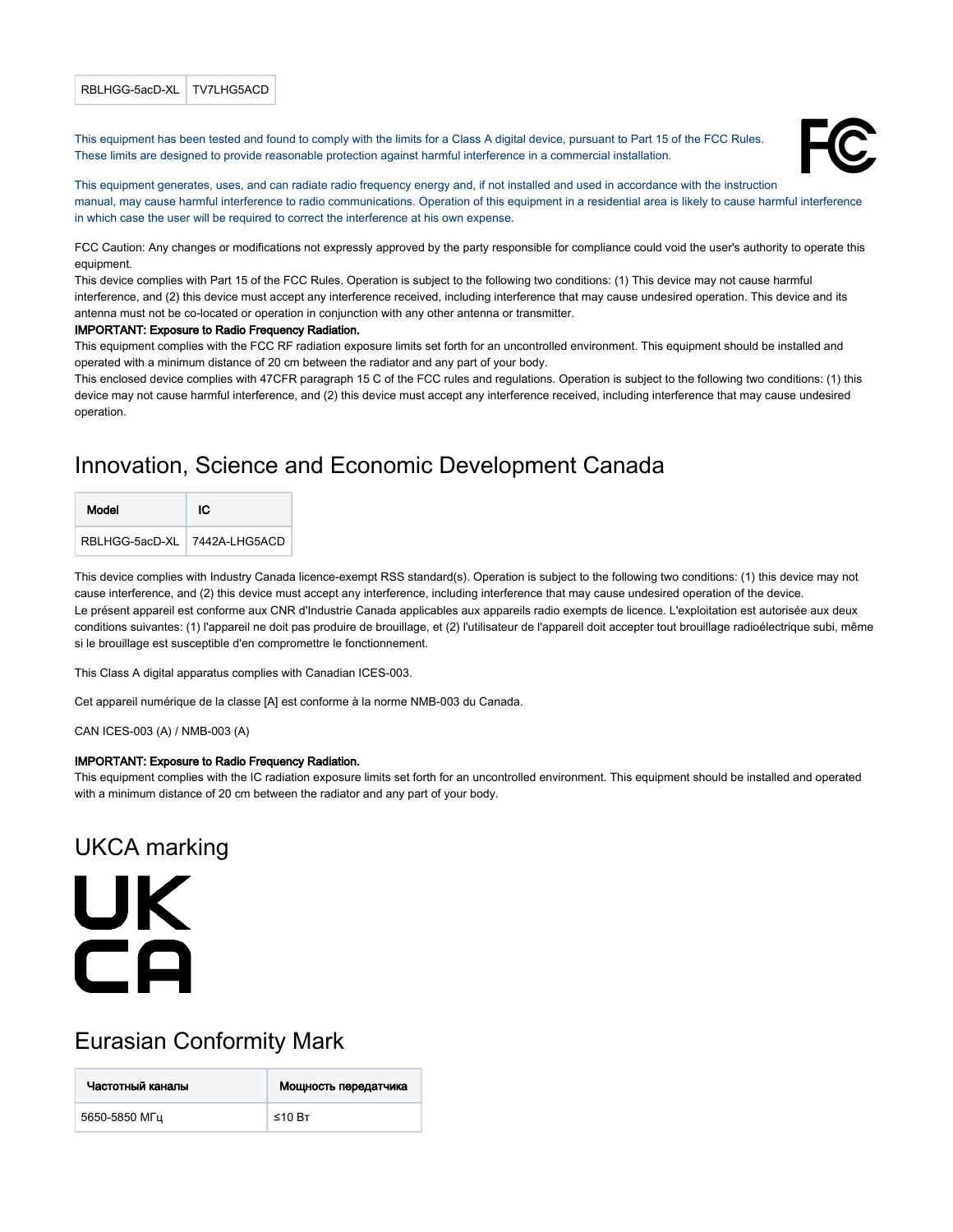\*Доступные частотные каналы могут различаться в зависимости от модели продукта и сертификации.

Информация о дате изготовления устройства указана в конце серийного номера на его наклейке через дробь. Первая цифра означает номер года (последняя цифра года), две последующие означают номер недели.

Изготовитель: Mikrotikls SIA, Aizkraukles iela 23, Riga, LV-1006, Латвия, [support@mikrotik.com.](mailto:support@mikrotik.com) Сделано в Китае, Латвии или Литве. Cм. на упаковке.

Для получения подробных сведений о гарантийном обслуживании обратитесь к продавцу. Информация об импортерах продукции MikroTik в Российскую Федерацию:<https://mikrotik.com/buy/europe/russia>

Продукты MikroTik, которые поставляются в Евразийский таможенный союз, оцениваются с учетом соответствующих требований и помечены знаком EAC, как показано ниже:

## Norma Oficial Mexicana

Rango de frecuencia (potencia de salida máxima): 5725-5850 MHz (30 dBm). Los canales de frecuencia disponibles pueden variar según el modelo y la certificación del producto.

FHT

EFICIENCIA ENERGETICA CUMPLE CON LA NOM-029-ENER-2017.

La operacion de este equipo esta sujeta a las siguientes dos condiciones:

- Es posible que este equipo o dispositivo no cause interferencia perjudicial y.
- Este equipo debe aceptar cualquier interferencia, incluyendo la que pueda causar su operacion no deseada.

Fabricante: Mikrotikls SIA, Brivibas gatve 214i, Riga, LV-1039, Latvia.

País De Origen: Letonia; Lituania; China (Republica Popular); Estados Unidos De America; Mexico.

Por favor contacte a su distribuidor local para preguntas regionales específicas. La lista de importadores se puede encontrar en nuestra página de inicio – <https://mikrotik.com/buy/latinamerica/mexico>.

# The National Commission for the State Regulation of Communications and Informatization by Ukraine

Виробник: Mikrotikls SIA, Brivibas gatve 214i Рига, Латвія, LV1039.

Робоча частота (Максимальна вихідна потужність): 5470-5725 МГц (27 дБм).

Справжнім Mikrotikls SIA заявляє, що маршрутизатор відповідає основним вимогам та іншим відповідним положенням директиви 2014 /53/EC, а також суттєвим вимогам Технічного регламенту радіообладнання, затвердженого постановою Кабінету Міністрів України від 24 травня 2017 року № 355.

Для експлуатації в Україні необхідно отримати дозвіл на експлуатацію у порядку, затвердженому рішенням НКРЗІ від 01.11.2012 № 559, зареєстрованому в Міністерстві юстиції України 03.01.2013 за № 57/22589.

## CE Declaration of Conformity

Manufacturer: Mikrotikls SIA, Brivibas gatve 214i Riga, Latvia, LV-1039.

Hereby, Mikrotīkls SIA declares that the radio equipment type RBLHGG-5acD-XL is in compliance with Directive 2014/53/EU. The full text of the EU declaration of conformity is available at the following internet address: <https://mikrotik.com/products><sup>57</sup>

#### Frequency bands terms of use